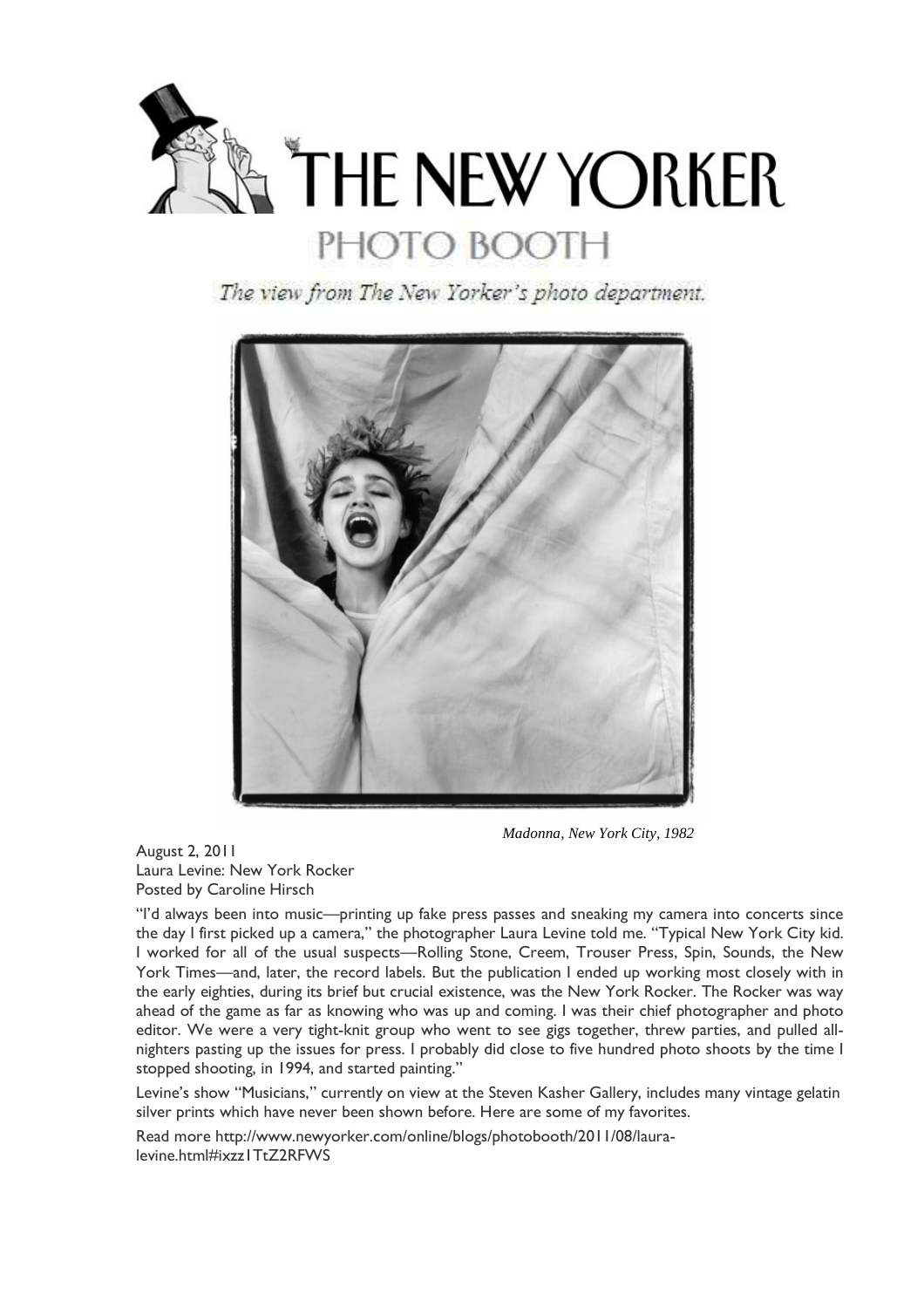

*Madonna, New York City, 1982*

In 1982 I was assigned to photograph Madonna for *Interview* magazine. Her very first single ("Everybody") was about to be released and no one really knew what she looked like. She (like most of my photo subjects back then) arrived alone, climbing the four flights to my small Chinatown apartment. She was very professional and easy to work with. Even when I asked her to do seemingly ridiculous things, like wrap herself in my curtains and pretend to scream.





I've worked with R.E.M. more than any other band. They're wonderful guys and became good friends. In 1984 I flew down to Athens, Georgia, to visit my friends, make a film ("Just Like a Movie"), and shoot rolls and rolls of photos just as they were about to release their second album, "Reckoning." We'd been taking photos all morning around Athens and stopped at Walter's for a lunch break. I stepped behind the counter and quickly took a few shots. (By the way, that's my plate of food in front of Michael Stipe.)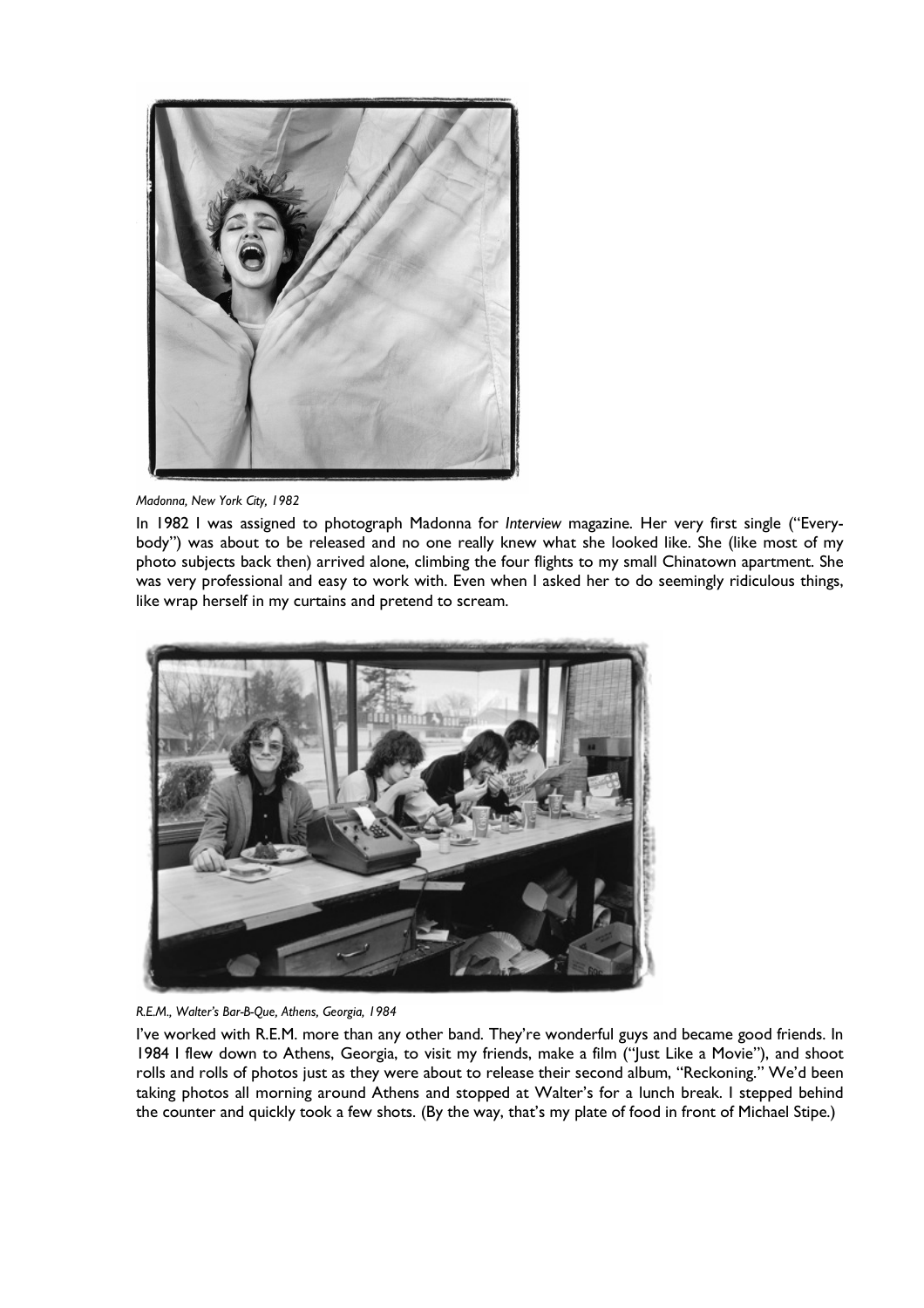

*Joan Jett, New York City, 1981*

She arrived with a bottle of champagne, her manager and a few others in tow. We relocated her minientourage into my tiny bedroom so they could watch some TV and we could take our photos without any distractions. By the end of the shoot the champagne was gone, Joan's hands were scratched to bits, my cat Tchatchke was exhausted (but happy), and I had some wonderful portraits of a very cool girl.



*The B-52's, Kaaterskill Clove, NY, 1988*

Kate Pierson and Keith Strickland of The B-52's and I were cooling off at one of our favorite swimming holes in the Catskills one summer. I'd just gotten an underwater point-and-shoot camera and couldn't wait get it wet and try it out. Normally when you see photos of the B's they're in full makeup, wigs and stage attire. I like that this shows them just being the Kate and Keith I know, having a blast chilling out in the creek.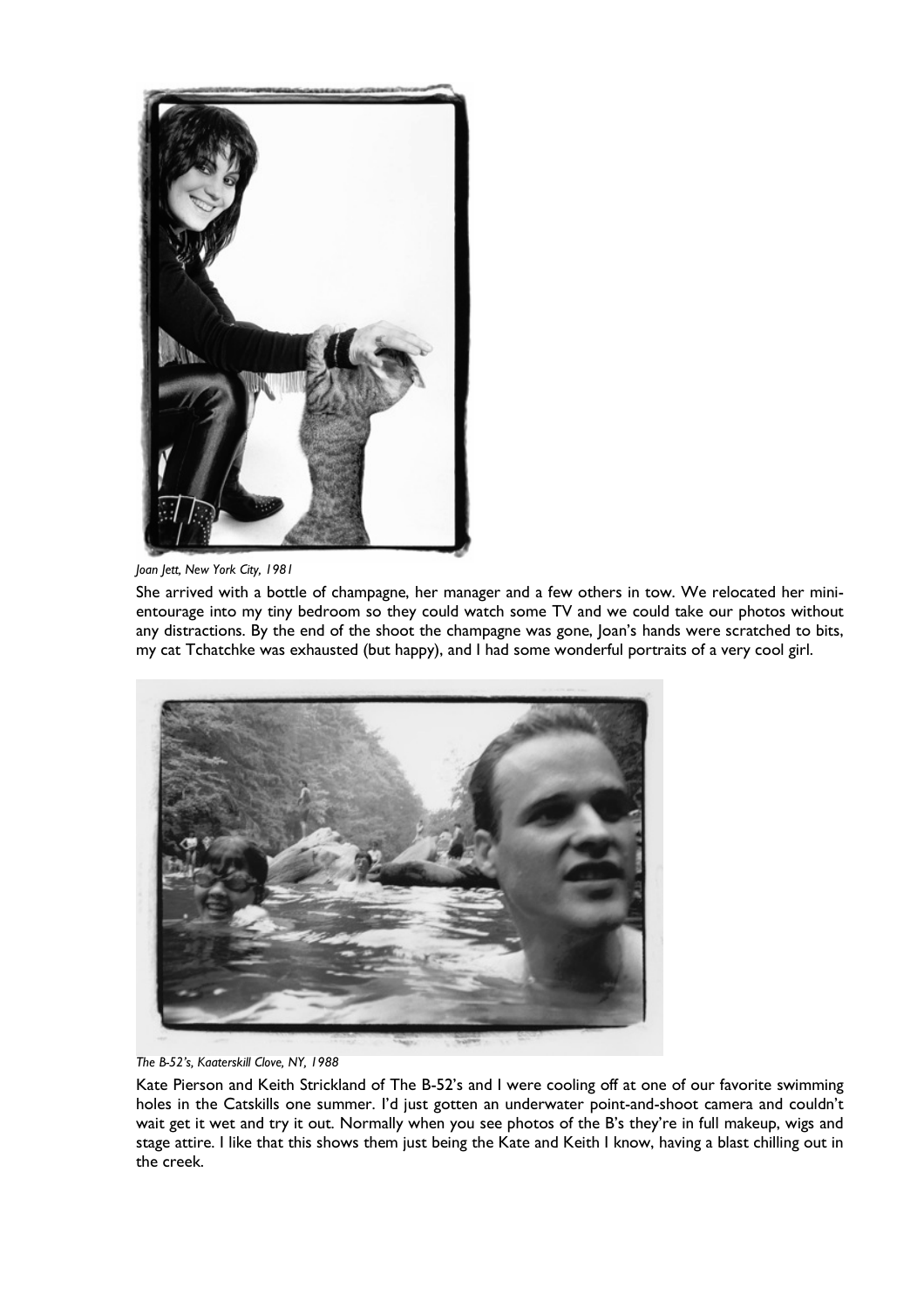

*Grace Jones, New York City, 1982*

I honestly can't recall where I took this. It's a performance photo, so all credit for the lighting and propping goes to her stage designer (who—and I could be wrong—was probably Jean-Paul Goude, who was responsible for much of her amazing visuals at that time). I went through a period of hand-coloring my photographs back then, applying Marshall's Photo Oils directly to the emulsion of my silver gelatin prints. I felt that this black-and-white image could use a shock of color.



*Michael Stipe, New York City, 1983*

Michael and I often spent entire days experimenting with photography, learning as we went along. Our sessions together were collaborations in the purest sense of the word. In this case we took our inspiration from a famous photo of Elvis Presley I'd seen in a book. A single light source and a spray bottle of water added just the right amount of atmosphere.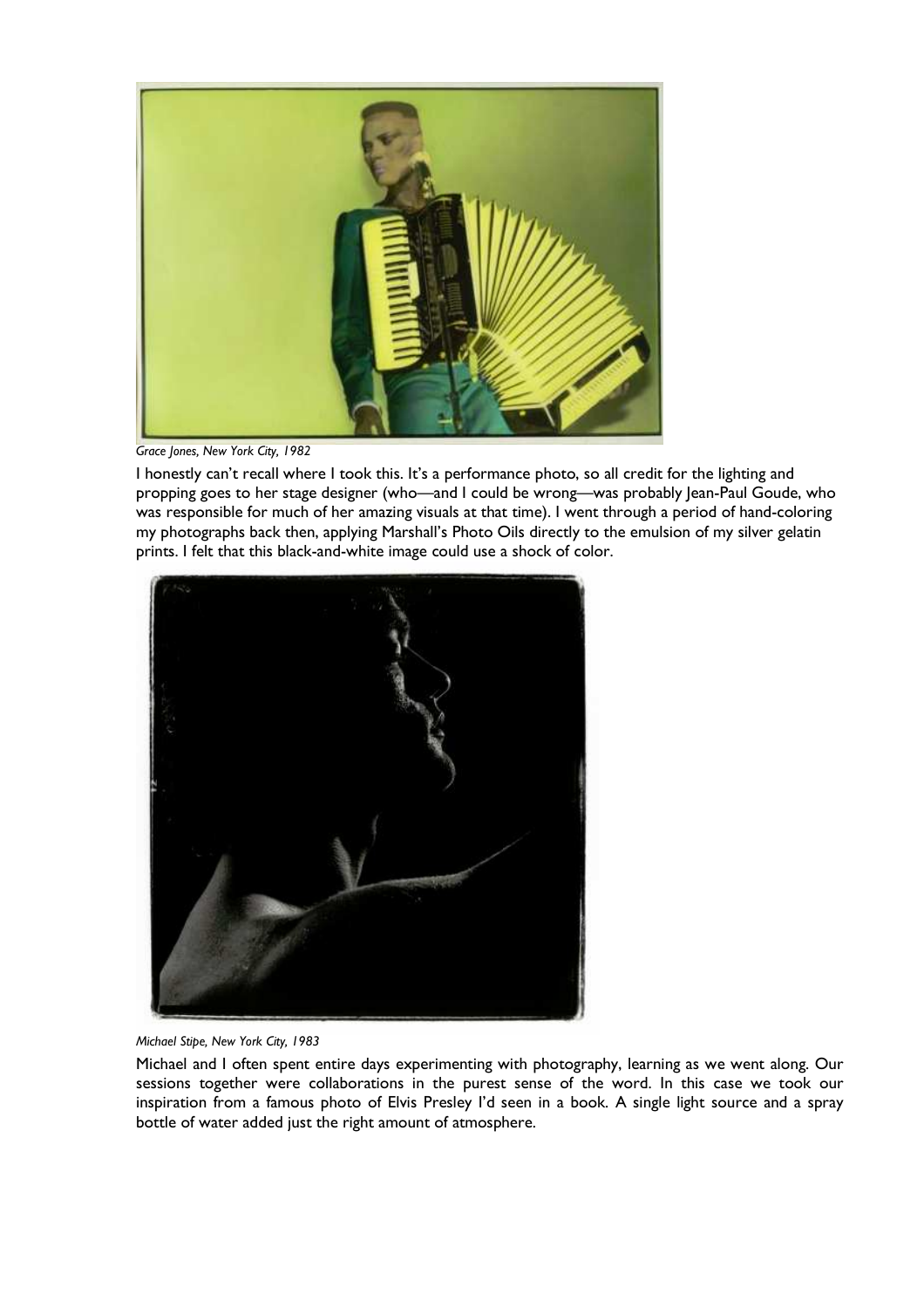

*Tina Weymouth and Grandmaster Flash, New York City, 1981*

I shot this for the cover of the New York *Rocker*. There was a great deal of cross-pollination starting to take place between the hip-hop scene and the downtown scene. Tina Weymouth and Chris Frantz's new band, Tom Tom Club, had just released its first album, which incorporated rap and hip-hop beats. Tina and Flash had never met, and they got along like a house on fire. I'd asked them to bring their boom boxes along for the session. They danced, sang, traded records—the energy on the shoot was wonderful. In fact, Tina recently told me that after the shoot she brought Grandmaster Flash back to the studio where the Talking Heads were working on their new record to play him some tracks, and later on Flash used the Tom Tom Club's "Genius of Love" in his song "It's Nasty." I love the fact that a musical connection came out of the shoot.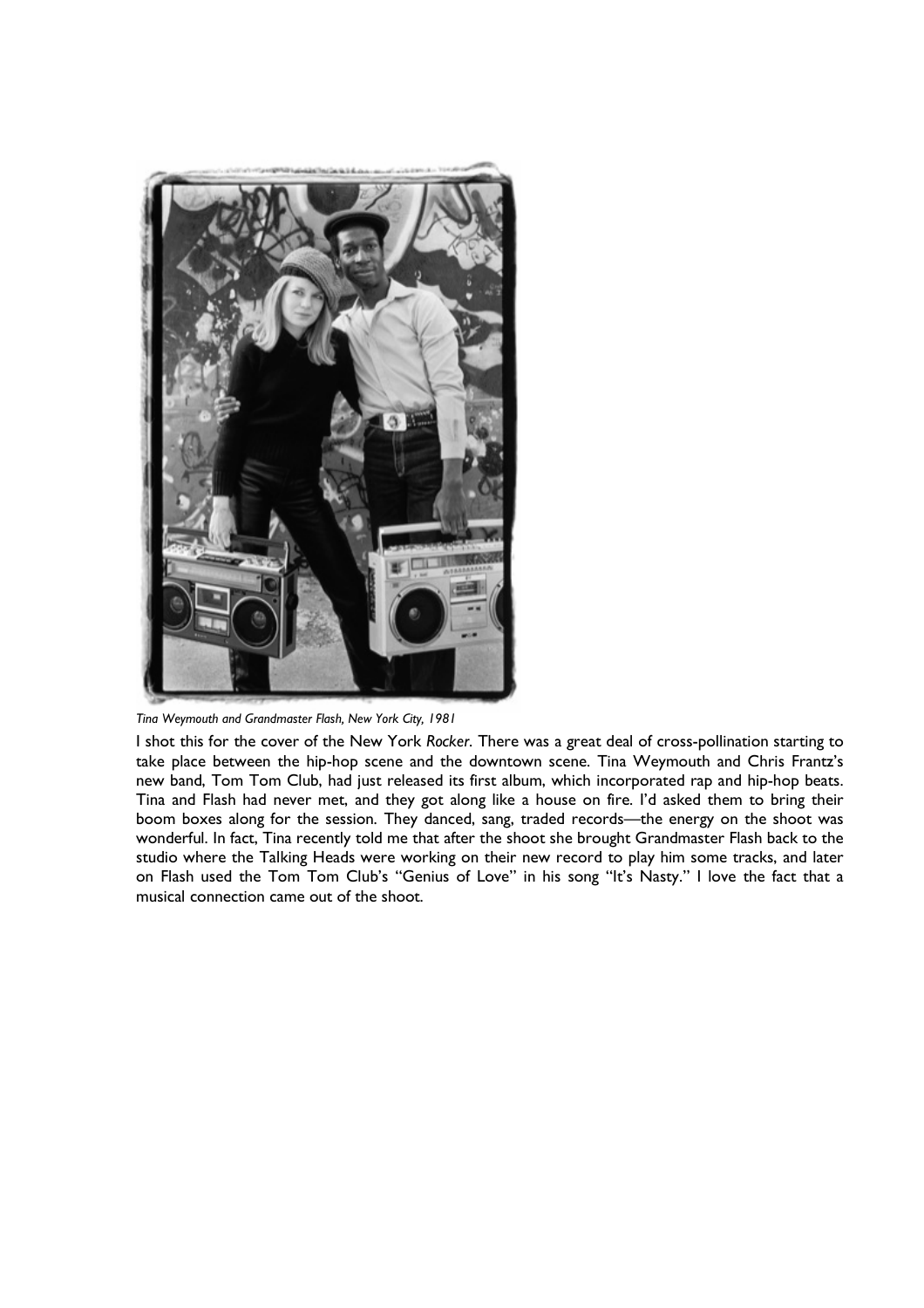

*Henry Rollins, New York City, 1993*

At the time I took this portrait, Rollins rarely allowed himself to be photographed showing all of his tattoos. The fact that he allowed me to do so meant a lot to me.



*Hope Sandoval, Los Angeles, 1993*

I spent several days shooting photos of Hope and David Roback of Mazzy Star out in L.A.; I think their album was about to come out. She's simply gorgeous. Even underwater, she's gorgeous. (Funny L.A. side-note: from what I can recall, this was shot in Mr. Spock—aka Leonard Nimoy's—swimming pool).